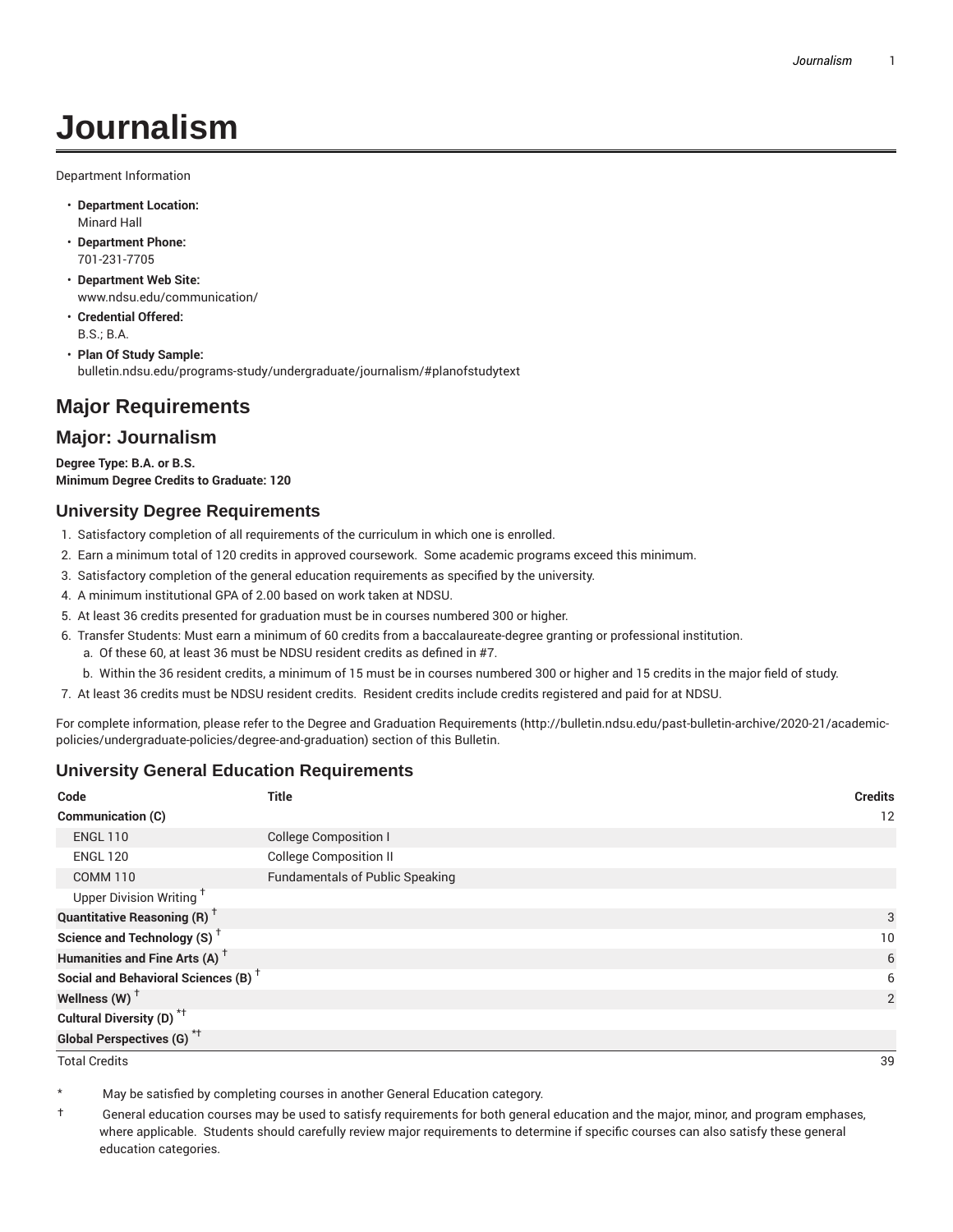• A list of university approved general education courses and administrative policies are available here (http://bulletin.ndsu.edu/past-bulletinarchive/2020-21/academic-policies/undergraduate-policies/general-education/#genedcoursestext).

## **Arts, Humanities, and Social Sciences**

#### **Degree Requirements**

**Bachelor of Science (B.S.) Degree –** The completion of a minor program of study, a second major, or a second degree is required.

**Bachelor of Arts (B.A.) Degree –** Second year language proficiency at college level required.

#### **Arts, Humanities and Social Sciences College Requirements**

An additional 9 credits are required by the College of Arts, Humanities and Social Sciences for all Bachelor of Science and Bachelor of Arts degree programs of study, except the Bachelor of Fine Arts degree, the Bachelor of Music degree, the Bachelor of Science in Architecture degree, and the Bachelor of Science degree with a major in Environmental Design:

| Code                                  | Title                                                                            |                                                                                                                                                                                                                                                                                | <b>Credits</b> |
|---------------------------------------|----------------------------------------------------------------------------------|--------------------------------------------------------------------------------------------------------------------------------------------------------------------------------------------------------------------------------------------------------------------------------|----------------|
| <b>AH&amp;SS College Requirements</b> |                                                                                  |                                                                                                                                                                                                                                                                                |                |
|                                       | listed for each area. A course with the WGS prefix can only be used in one area. | Courses used to satisfy any general education requirement cannot be used to also count toward the AH&SS College Requirements. A<br>minimum of three credits is required in each of the 3 following areas for a total of 9 credits. Choose only those courses with the prefixes |                |
| <b>Area One: Humanities</b>           |                                                                                  |                                                                                                                                                                                                                                                                                | 3              |
|                                       | ARB, ENGL, FREN, GERM, HIST, HUM, PHIL, RELS, SPAN, or WGS                       |                                                                                                                                                                                                                                                                                |                |
| <b>Area Two: Social Sciences</b>      |                                                                                  |                                                                                                                                                                                                                                                                                | 3              |
|                                       | ANTH, CJ, COMM, EMGT, POLS, SOC, or WGS                                          |                                                                                                                                                                                                                                                                                |                |
| Area Three: Fine Arts                 |                                                                                  |                                                                                                                                                                                                                                                                                | 3              |
|                                       | ARCH, ART, ENVD, LA, MUSC, or THEA                                               |                                                                                                                                                                                                                                                                                |                |
| <b>Total Credits</b>                  |                                                                                  |                                                                                                                                                                                                                                                                                |                |

#### **Major requirements**

| Code                                                                | <b>Title</b>                                                                                                                       | <b>Credits</b> |
|---------------------------------------------------------------------|------------------------------------------------------------------------------------------------------------------------------------|----------------|
| <b>Pre-Communication Requirements</b>                               |                                                                                                                                    |                |
|                                                                     | Students must complete the following 18 credits of coursework with a minimum GPA of 3.00 to be admitted to the professional major. |                |
| <b>ENGL 120</b>                                                     | <b>College Composition II</b>                                                                                                      | 3              |
| <b>COMM 110</b>                                                     | <b>Fundamentals of Public Speaking</b>                                                                                             | 3              |
| <b>COMM 112</b>                                                     | Understanding Media and Social Change                                                                                              | 3              |
| <b>COMM 114</b>                                                     | <b>Human Communication</b>                                                                                                         | 3              |
| <b>COMM 212</b>                                                     | Interpersonal Communication                                                                                                        | 3              |
| <b>COMM 220</b>                                                     | Persuasion                                                                                                                         | 3              |
| <b>Professional Journalism Major</b>                                |                                                                                                                                    |                |
| <b>COMM 101</b>                                                     | Majors and Careers in Communication                                                                                                | 1              |
| <b>COMM 200</b>                                                     | Introduction to Media Writing                                                                                                      | 3              |
| <b>COMM 310</b>                                                     | <b>Advanced Media Writing</b>                                                                                                      | 3              |
| <b>COMM 320</b>                                                     | <b>Communication Research Methods</b>                                                                                              | 3              |
| <b>COMM 431</b>                                                     | <b>Communication Ethics and Law</b>                                                                                                | 3              |
| <b>COMM 465</b>                                                     | Convergence Media                                                                                                                  | 3              |
| <b>COMM 496</b>                                                     | <b>Field Experience</b>                                                                                                            | 3              |
| Select one of the following for upper division writing requirement: |                                                                                                                                    | 3              |
| <b>ENGL 320</b>                                                     | <b>Business and Professional Writing</b>                                                                                           |                |
| <b>ENGL 321</b>                                                     | Writing in the Technical Professions                                                                                               |                |
| <b>ENGL 322</b>                                                     | Writing and the Creative Process                                                                                                   |                |
| <b>ENGL 324</b>                                                     | Writing in the Sciences                                                                                                            |                |
| <b>ENGL 325</b>                                                     | Writing in the Health Professions                                                                                                  |                |
| <b>ENGL 326</b>                                                     | Writing in the Design Professions                                                                                                  |                |
| <b>ENGL 357</b>                                                     | Visual Culture and Language                                                                                                        |                |
| <b>ENGL 358</b>                                                     | Writing in the Humanities and Social Sciences                                                                                      |                |